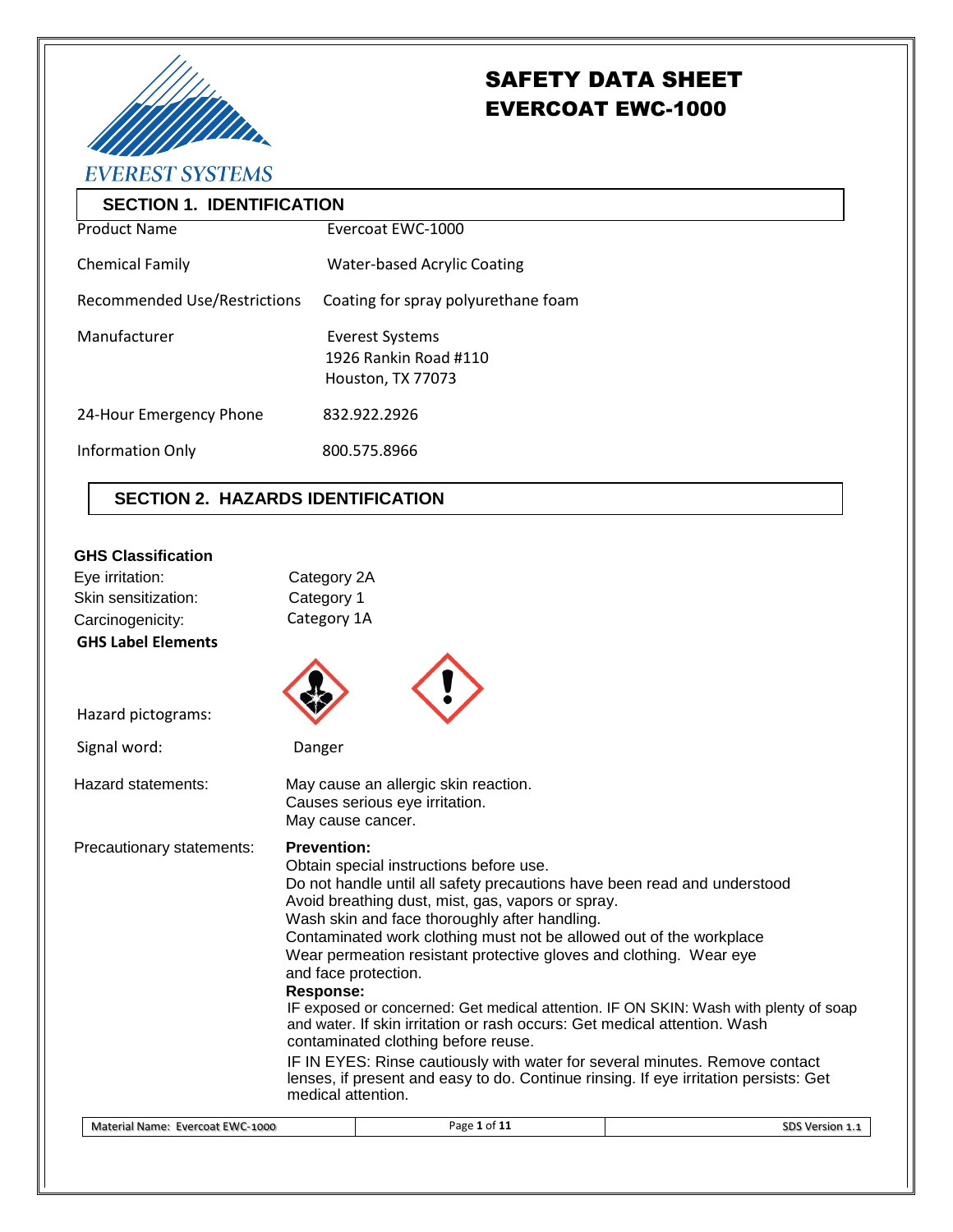St**orage:** Store locked up. **Disposal:** Dispose of contents and container in accordance with existing federal, state, and local environmental control laws.

The following percentage of the mixture consists of ingredient(s) with unknown acute toxicity: 24 %

# **SECTION 3. COMPOSITION / INFORMATION ON INGREDIENTS**

#### **Hazardous Components**

| <b>Weight</b><br><b>Percent</b> | <b>Components</b>                                  | CAS-No.    | <b>Classification</b>                                                                                                                      |
|---------------------------------|----------------------------------------------------|------------|--------------------------------------------------------------------------------------------------------------------------------------------|
| $10 - 20%$                      | Aluminum hydroxide                                 | 21645-51-2 | Eye irritation Category 2B.                                                                                                                |
| $5 - 10%$                       | Titanium dioxide (Rutile)                          | 13463-67-7 | Carcinogenicity Category 2 Inhalation.<br>Specific target organ toxicity - single exposure<br>Category 3 Respiratory system.               |
| $0.1 - 1%$                      | 1,3-Benzenedicarbonitrile,<br>2,4,5,6-tetrachloro- | 1897-45-6  | Acute toxicity Category 2 Inhalation.<br>Serious eye damage Category 1.<br>Skin sensitization Category 1.<br>Carcinogenicity Category 2.   |
| $0.1 - 1%$                      | Ammonium Hydroxide                                 | 1336-21-6  | Acute toxicity Category 4 Oral.<br>Acute toxicity Category 3 Inhalation.<br>Skin corrosion Category 1A.<br>Serious eye damage Category 1.  |
| $0.1 - 1%$                      | <b>Crystalline Quartz Silica</b>                   | 14808-60-7 | Acute toxicity Category 4 Oral.<br>Carcinogenicity Category 1A.<br>Specific target organ toxicity - repeated<br>exposure Category 1 Lungs. |

The specific chemical identity and/or exact percentage of component(s) have been withheld as a trade secret.

# **SECTION 4. FIRST AID MEASURES**

# **Most Important Symptom(s)/Effect(s)**

**Acute:** Causes serious eye irritation with symptoms of reddening, tearing, swelling, and burning., May cause allergic skin reaction with symptoms of reddening, itching, swelling, and rash.

#### **Eye Contact**

In case of contact, flush eyes with plenty of lukewarm water. Get medical attention if irritation develops. **Skin Contact**

In case of skin contact, wash affected areas with soap and water. Immediately remove contaminated clothing and shoes. Get medical attention if irritation develops and persists.

#### **Inhalation**

If inhaled, remove to fresh air. Get medical attention if irritation develops.

#### **Ingestion**

If ingested, do not induce vomiting unless directed to do so by medical personnel. Get medical attention.

| Material Name: Evercoat EWC-1000 | Page 2 of 11 | SDS Version 1.1 |
|----------------------------------|--------------|-----------------|
|----------------------------------|--------------|-----------------|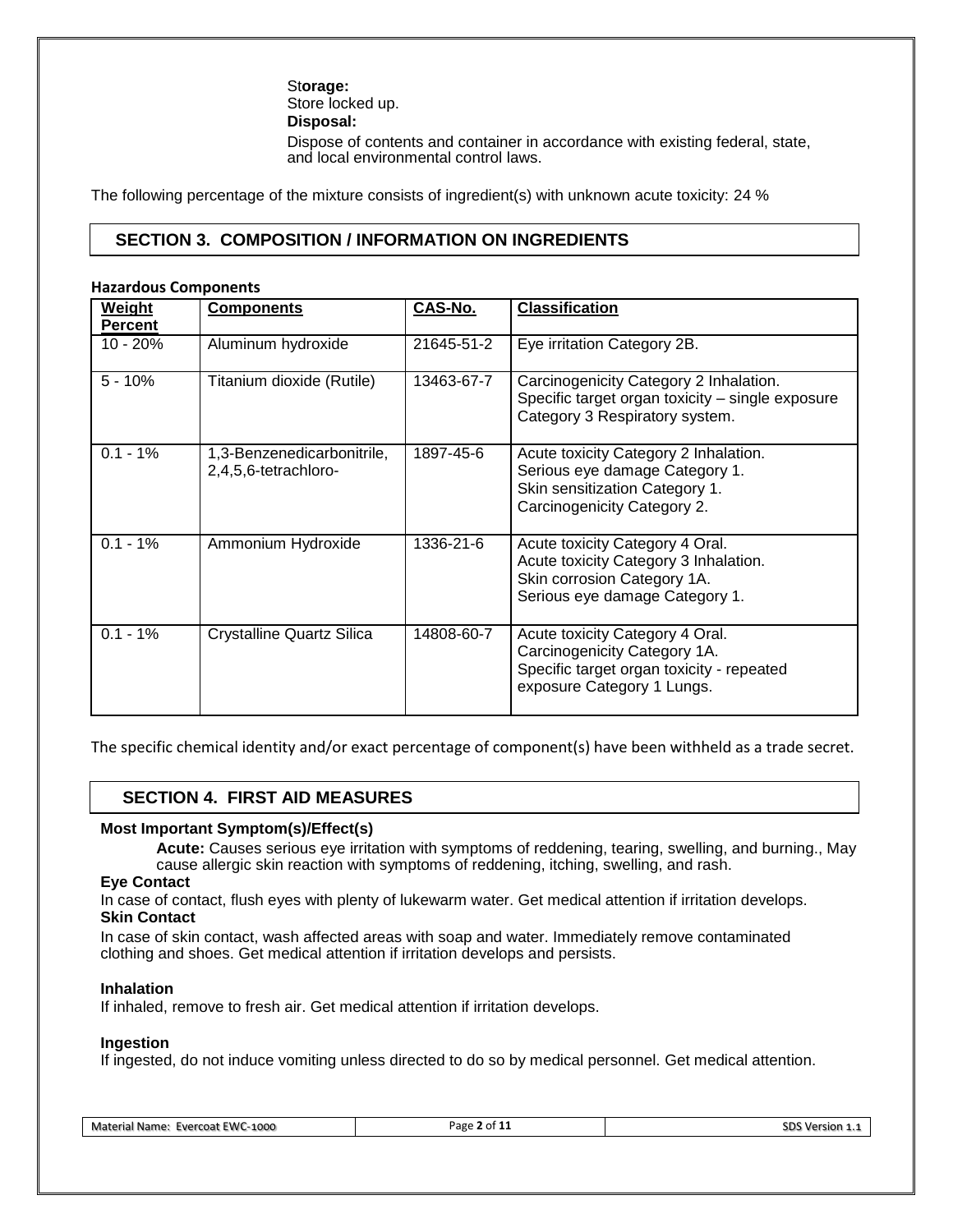# **SECTION 5. FIREFIGHTING MEASURES**

**Suitable Extinguishing Media:** All extinguishing media are suitable.

**Unsuitable Extinguishing Media** No Data Available

# **Fire Fighting Procedure**

Firefighters should be equipped with self-contained breathing apparatus to protect against potentially toxic and irritating fumes. Use cold water spray to cool fire-exposed containers to minimize the risk of rupture.

# **Hazardous Decomposition Products**

By Thermal Decomposition: carbon monoxide, carbon dioxide, Acrylic monomers, other potentially toxic fumes

# **Unusual Fire/Explosion Hazards**

Toxic and irritating gases/fumes may be given off during burning or thermal decomposition.

# **SECTION 6. ACCIDENTAL RELEASE MEASURES**

# **Spill and Leak Procedures**

Cleanup personnel must use appropriate personal protective equipment. Cover spill with inert material (e. g., dry sand or earth) and collect for proper disposal.

# **SECTION 7. HANDLING AND STORAGE**

# **Handling/Storage Precautions**

Avoid breathing dust, vapor, or mist. Avoid contact with skin or clothing. Avoid contact with eyes. Use only with adequate ventilation/personal protection. Wash thoroughly after handling. Keep container closed when not in use. Protect from freezing.

# **Storage Period:**

12 Months

| <b>Storage Temperature</b> |                  |
|----------------------------|------------------|
| Minimum:                   | 1 °C (33.8 °F)   |
| <b>Maximum:</b>            | 49 °C (120.2 °F) |

**Storage Conditions** None known

#### **Substances to Avoid** None known

# **SECTION 8. EXPOSURE CONTROLS / PERSONAL PROTECTION**

# **Aluminum hydroxide (21645-51-2)**

- US. ACGIH Threshold Limit Values Time Weighted Average (TWA): 1 mg/m3 (Respirable fraction.)
- US. ACGIH Threshold Limit Values
	- Hazard Designation: Group A4 Not classifiable as a human carcinogen.

# **Titanium dioxide (Rutile) (13463-67-7)**

US. ACGIH Threshold Limit Values

Material Name: Evercoat EWC-1000 **Page 3** of 11 SDS Version 1.1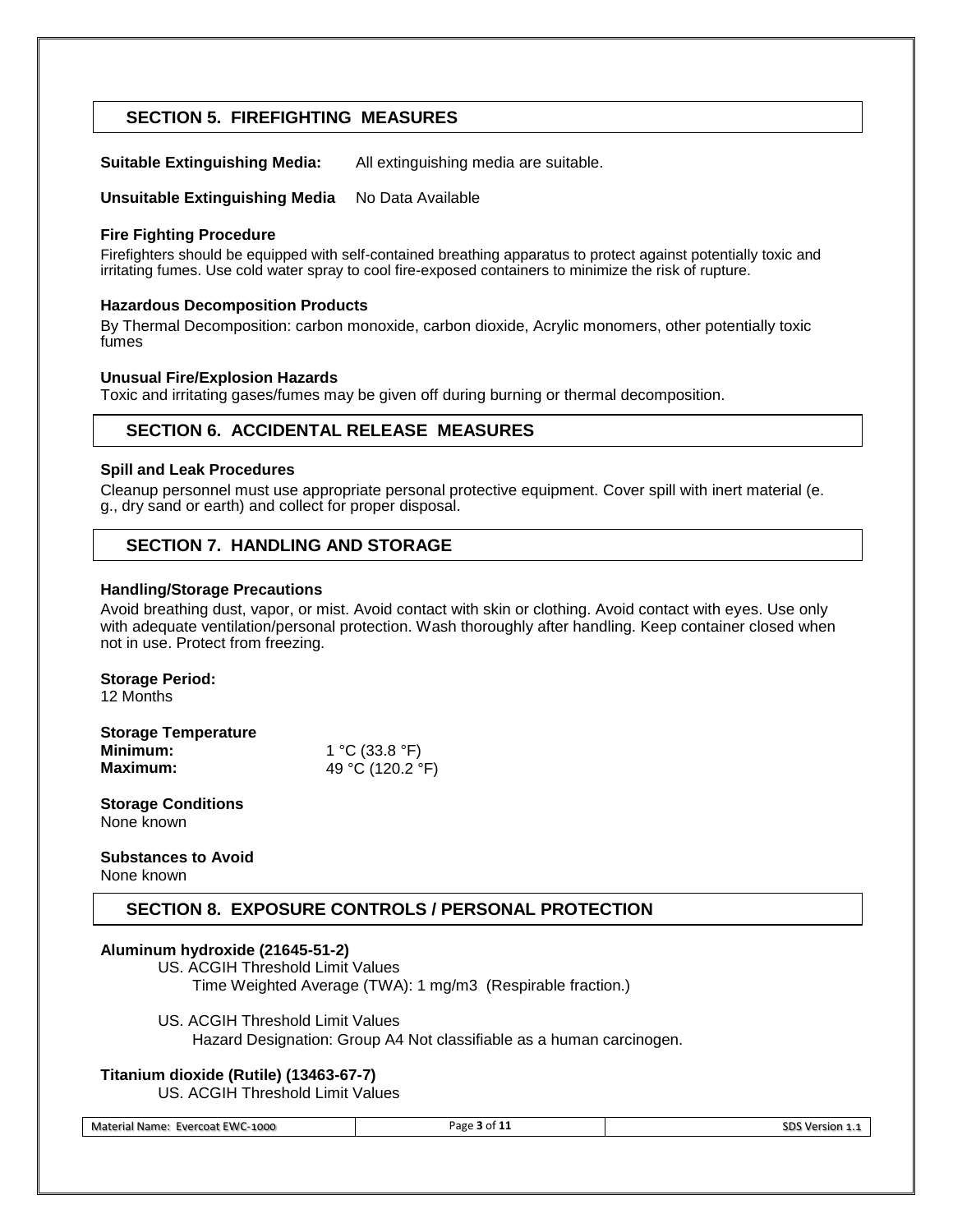Time Weighted Average (TWA): 10 mg/m3

- US. OSHA Table Z-1 Limits for Air Contaminants (29 CFR 1910.1000) Permissible exposure limit: 15 mg/m3 (Total dust.)
- US. ACGIH Threshold Limit Values Hazard Designation: Group A4 Not classifiable as a human carcinogen.

### **Ammonium Hydroxide (1336-21-6)**

- US. ACGIH Threshold Limit Values Time Weighted Average (TWA): 25 ppm
- US. ACGIH Threshold Limit Values Short Term Exposure Limit (STEL): 35 ppm
- US. OSHA Table Z-1 Limits for Air Contaminants (29 CFR 1910.1000) Permissible exposure limit: 50 ppm, 35 mg/m3

# **Crystalline Quartz Silica (14808-60-7)**

- US. ACGIH Threshold Limit Values Time Weighted Average (TWA): 0.025 mg/m3 (Respirable fraction.)
- US. OSHA Table Z-3 (29 CFR 1910.1000)

Time Weighted Average (TWA): 2.4 millions of particles per cubic foot of air (Respirable.)The exposure limit is calculated from the equation, 250/(%SiO2+5), using a value of 100% SiO2. Lower percentages of SiO2 will yield higher exposure limits.

US. OSHA Table Z-3 (29 CFR 1910.1000)

Time Weighted Average (TWA): 0.1 mg/m3 (Respirable.)The exposure limit is calculated from the equation, 10/(%SiO2+2), using a value of 100% SiO2. Lower percentages of SiO2 will yield higher exposure limits.

US. OSHA Table Z-3 (29 CFR 1910.1000)

Time Weighted Average (TWA): 0.3 mg/m3 (Total dust.)The exposure limit is calculated from the equation, 30/(%SiO2+2), using a value of 100% SiO2. Lower values of % SiO2 will give higher exposure limits.

US. ACGIH Threshold Limit Values Hazard Designation: Group A2 Suspected human carcinogen.

Any component which is listed in section 3 and is not listed in this section does not have a known ACGIH TLV, OSHA PEL or supplier recommended occupational exposure limit.

#### **Industrial Hygiene/Ventilation Measures**

General dilution and local exhaust as necessary to control airborne vapors, mists, dusts and thermal decomposition products below appropriate airborne concentration standards/guidelines.

#### **Respiratory Protection**

In case of insufficient ventilation, wear suitable respiratory equipment.

#### **Hand Protection**

Permeation resistant gloves.

#### **Eye Protection** splash proof goggles.

Material Name: Evercoat EWC-1000 **Page 4** of 11 SUS Version 1.1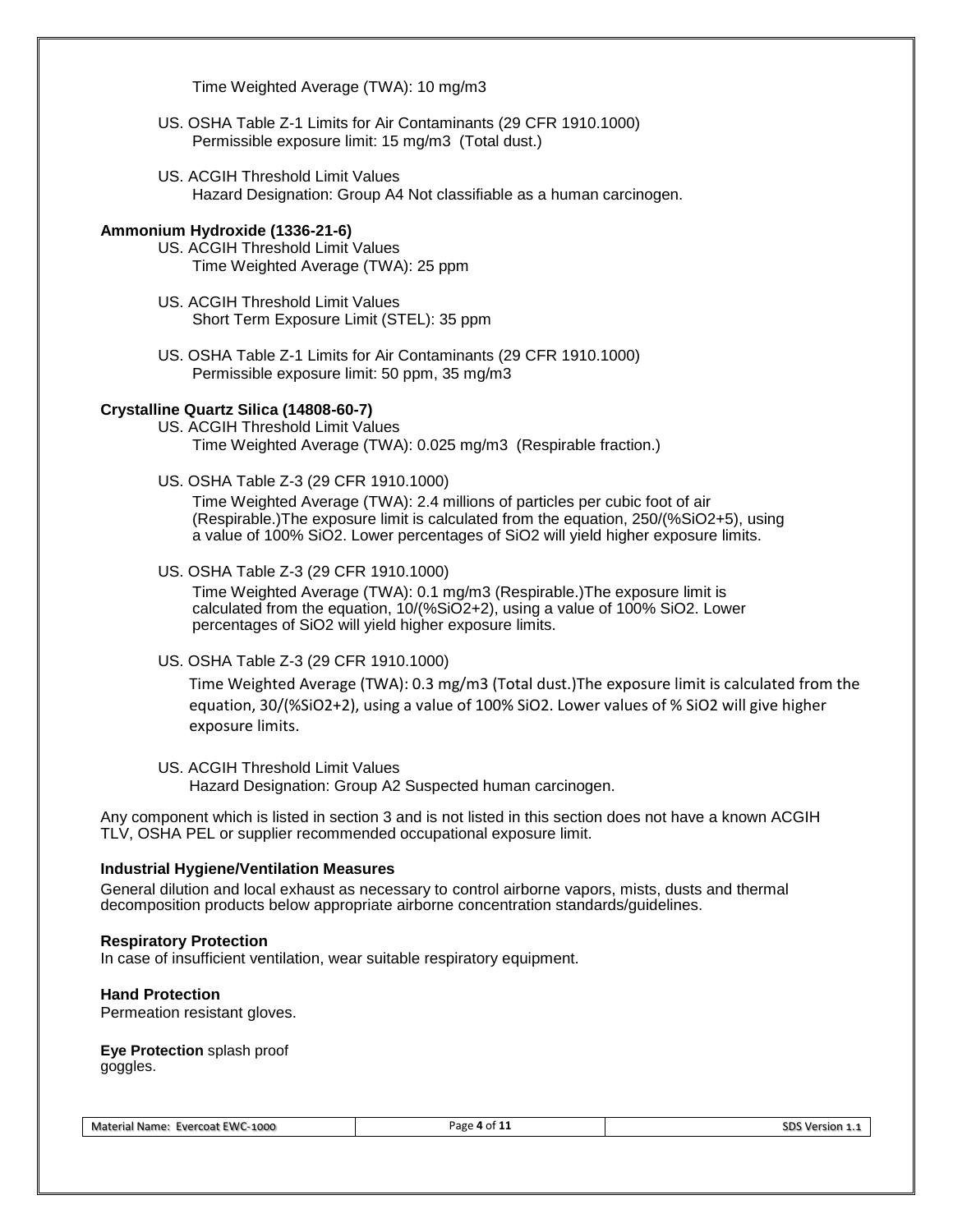### **Skin Protection**

Wear cloth work clothing including long pants and long-sleeved shirts.

#### **Additional Protective Measures**

Employees should wash their hands and face before eating, drinking, or using tobacco products. Educate and train employees in the safe use and handling of this product. Emergency showers and eye wash stations should be available.

# **SECTION 9. PHYSICAL AND CHEMICAL PROPERTIES**

| <b>State of Matter:</b>                        | liquid                                                             |
|------------------------------------------------|--------------------------------------------------------------------|
| Color:                                         | Various                                                            |
| Odor:                                          | Mild, Amine                                                        |
| <b>Odor Threshold:</b>                         | No Data Available                                                  |
| pH:                                            | No Data Available                                                  |
| <b>Freezing Point:</b>                         | 0 °C (32 °F) similar to water                                      |
| <b>Boiling Point:</b>                          | 100 °C (212 °F) similar to water                                   |
| <b>Flash Point:</b>                            | Not applicable (water based product), however, solid material will |
|                                                | support combustion if water has been evaporated.                   |
| <b>Evaporation Rate:</b>                       | No Data Available                                                  |
| <b>Lower Explosion Limit:</b>                  | No Data Available                                                  |
| <b>Upper Explosion Limit:</b>                  | No Data Available                                                  |
| <b>Vapor Pressure:</b>                         | 17 mmHg $\circledcirc$ 20 °C (68 °F) similar to water              |
| <b>Vapor Density:</b>                          | No Data Available                                                  |
| Density:                                       | No Data Available                                                  |
| <b>Relative Vapor Density:</b>                 | No Data Available                                                  |
| <b>Specific Gravity:</b>                       | $1.5\,$                                                            |
| <b>Solubility in Water:</b>                    | No Data Available                                                  |
| <b>Partition Coefficient: n-octanol/water:</b> | No Data Available                                                  |
| <b>Auto-ignition Temperature:</b>              | No Data Available                                                  |
| <b>Decomposition Temperature:</b>              | No Data Available                                                  |
| <b>Dynamic Viscosity:</b>                      | No Data Available                                                  |
| <b>Kinematic Viscosity:</b>                    | No Data Available                                                  |
|                                                |                                                                    |

# **SECTION 10. STABILITY AND REACTIVITY**

#### **Hazardous Reactions**

Hazardous polymerization does not occur.

**Stability**

**Stable** 

#### **Materials to Avoid** None known.

# **Hazardous Decomposition Products**

By Thermal Decomposition: carbon monoxide, carbon dioxide, Acrylic monomers, other potentially toxic fumes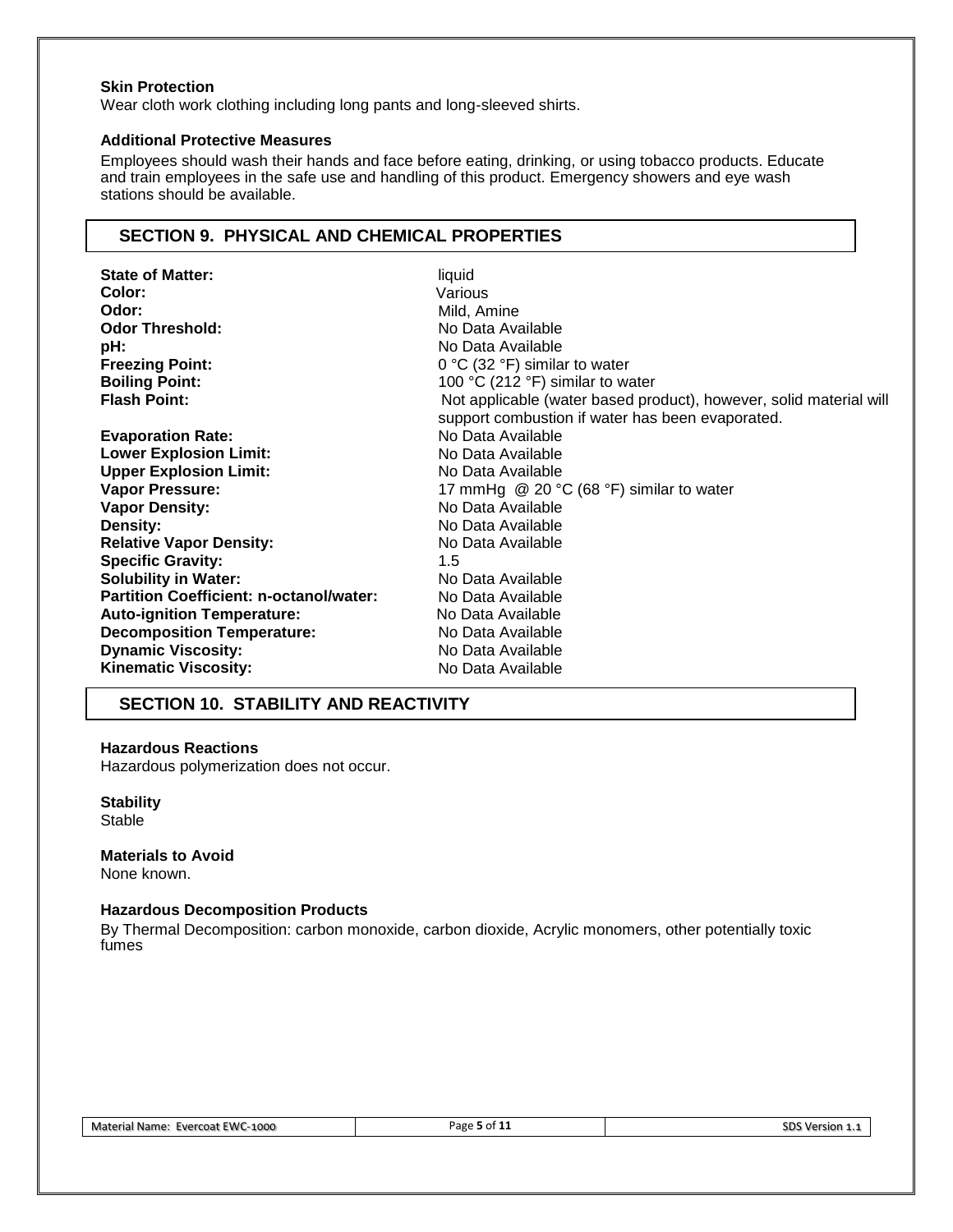# **SECTION 11. TOXICOLOGICAL INFORMATION**

| <b>Likely Routes of Exposure:</b> | <b>Skin Contact</b> |
|-----------------------------------|---------------------|
|                                   | Eye Contact         |
|                                   | Ingestion           |
|                                   | Inhalation          |

#### **Health Effects and Symptoms**

**Acute:** Causes serious eye irritation with symptoms of reddening, tearing, swelling, and burning., May cause allergic skin reaction with symptoms of reddening, itching, swelling, and rash.

**Chronic:** May cause cancer.

#### **Toxicity Data for** EVERCOAT EWC-1000

No data available for this product.

### **Toxicity Data for Aluminum hydroxide**

#### **Acute Oral Toxicity**

LD50: > 2000 mg/kg (rat, female) (OECD Test Guideline 423)

#### **Skin Irritation**

rabbit, OECD Test Guideline 404, Non-irritating

#### **Eye Irritation** rabbit, OECD Test Guideline 405, Slightly irritating

#### **Sensitization**

Respiratory sensitization: negative (mouse) Studies of a comparable product.

Skin sensitization according to Magnusson/Kligmann (maximizing test):: negative (guinea pig, OECD Test Guideline 406)

#### **Repeated Dose Toxicity**

28 Days, Oral: NOAEL: 14,470 ppm, (rat, male)

#### **Mutagenicity**

Genetic Toxicity in Vitro: Mammalian cell - gene mutation assay: negative (Mouse lymphoma cells (L5178Y/TK), Metabolic Activation: with/without) Genetic Toxicity in Vivo: Micronucleus Assay: negative (rat, male/female, Oral) negative

#### **Developmental Toxicity/Teratogenicity**

rat, female, oral, NOAEL (teratogenicity): 1,000 mg/kg, No Teratogenic effects observed at doses tested. No fetotoxicity observed at doses tested.rat, female, oral, GD 6-15, daily, NOAEL (teratogenicity): 266 mg/kg, No Teratogenic effects observed at doses tested. No fetotoxicity observed at doses tested.

#### **Toxicity Data for Titanium dioxide (Rutile)**

#### **Acute Oral Toxicity**

LD50: > 5000 mg/kg (rat, female) (OECD Test Guideline 425)

| Material Name: Evercoat EWC-1000 | Page 6 of 11 | SDS Version 1.1 |
|----------------------------------|--------------|-----------------|
|                                  |              |                 |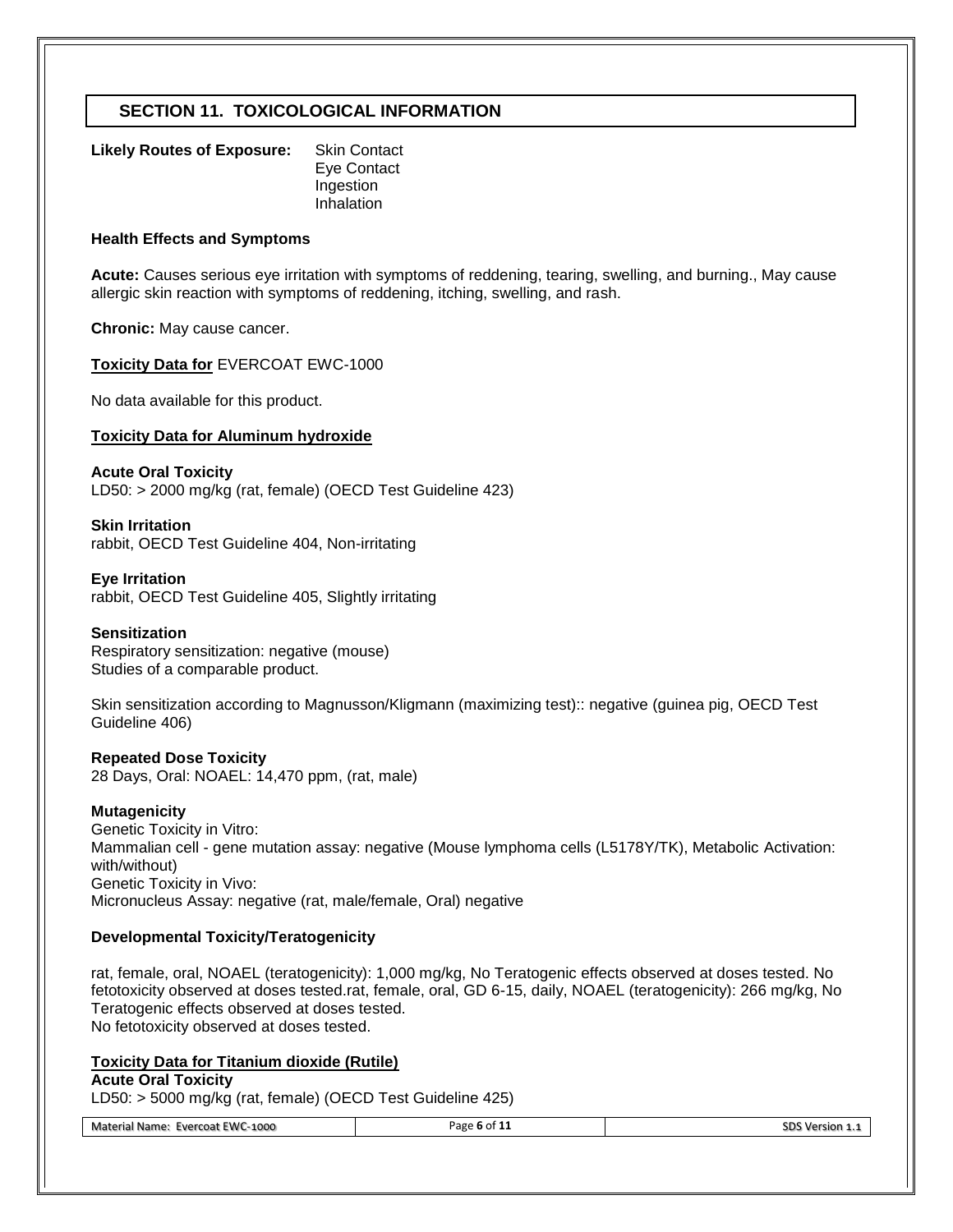**Acute Inhalation Toxicity**  $LC50: > 6.82$  mg/l, 4 h (rat, male)

# **Acute Dermal Toxicity**

LD50: > 10000 mg/kg (rabbit)

# **Skin Irritation**

rabbit, OECD Test Guideline 404, Exposure Time: 24 h, Non-irritating

# **Eye Irritation**

rabbit, OECD Test Guideline 405, Non-irritating

# **Sensitization**

dermal: non-sensitizer (Guinea pig, Maximization Test)

dermal: non-sensitizer (Human, Patch Test)

Skin sensitization (local lymph node assay (LLNA)):: negative (mouse, OECD Test Guideline 429)

# **Repeated Dose Toxicity**

28 Days, inhalation: NOAEL: 35 mg/m3, (Rat)

29 days, Oral: NOAEL: 24,000 mg/kg, (rat, male, daily)

up to 2 years, inhalation: NOAEL: 0.01 mg/l, (Rat, male/female, 6 hrs/day 5 days/week)

# **Mutagenicity**

Genetic Toxicity in Vitro: Ames: negative (Salmonella typhimurium, Metabolic Activation: with/without) Mammalian cell - gene mutation assay: negative (Mouse lymphoma cells (L5178Y/TK), Metabolic Activation: with/without) Chromosome aberration test: negative (Chinese hamster ovary (CHO) cells, Metabolic Activation: with/without)

Genetic Toxicity in Vivo: Drosophila SLRL test: negative (Drosophila melanogaster) negative

Cytogenetic assay: negative (mouse, male, intraperitoneal) negative

# **Carcinigenicity**

Rat, Male/Female, inhalation, According to IARC, several rat inhalation and intratracheal installation studies using titanium dioxide have shown increases in benign and malignant lung tumors. Reviewed human exposure data did not suggest an association between occupational exposure to titanium dioxide and risk for cancer. Additionally, the IARC working group determined that, "No significant exposure to titanium dioxide is thought to occur during the use of products in which titanium dioxide is bound to other material, such**r** as in paints."

# **Other Relevant Toxicity Information**

May cause irritation of respiratory tract.

# **Toxicity Data for 1,3-Benzenedicarbonitrile, 2,4,5,6-tetrachloro-**

**Acute Oral Toxicity** LD50: > 10000 mg/kg (rat)

# **Acute Inhalation Toxicity**

LC50: 0.217 mg/l, 4 h (rat) (OECD Test Guideline 403)

Material Name: Evercoat EWC-1000 **Page 7** of 11 **Page 7** of 11 SDS Version 1.1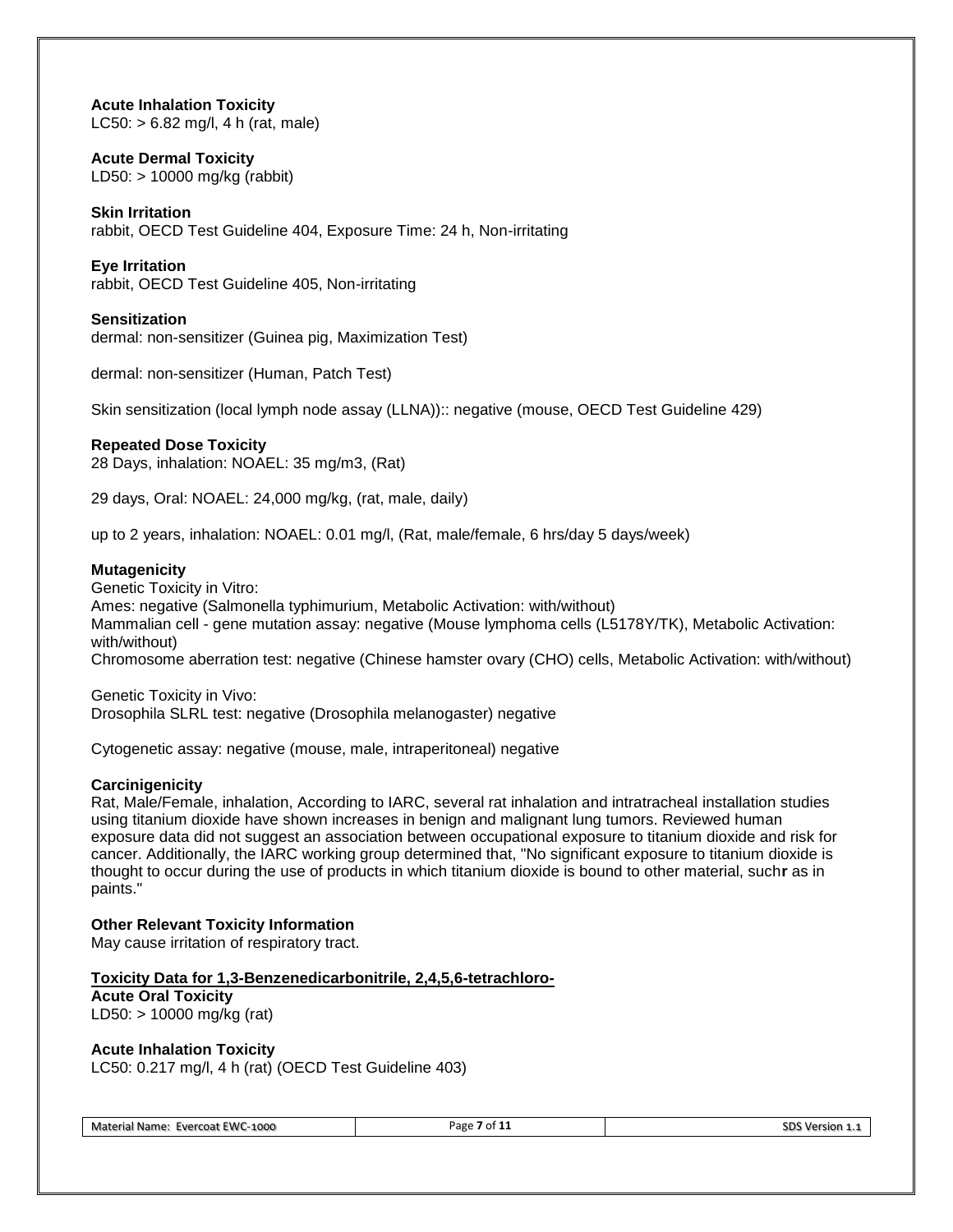# **Acute Dermal Toxicity** LD50: > 10000 mg/kg (rabbit)

**Skin Irritation** rabbit, Draize, Non-irritating

**Eye Irritation** severe irritant

**Sensitization** Skin sensitization:: sensitizer (Human)

**Toxicity Data for Ammonium Hydroxide Acute Oral Toxicity**

LD50: 350 mg/kg (rat)

**Acute Inhalation Toxicity** LC50: 2.87 mg/l, 4 h (rat)

**Skin Irritation** Corrosive

**Eye Irritation** Human, Severely irritating

**Sensitization** Skin sensitization: negative

**Mutagenicity** Genetic Toxicity in Vitro: Ames: negative (E. coli, Metabolic Activation: without)

# **Toxicity Data for Crystalline Quartz Silica**

**Acute Oral Toxicity** LD50: 500 mg/kg (rat)

# **Mutagenicity**

Genetic Toxicity in Vitro: Ames: Negative results were reported in various in vitro studies. (Salmonella typhimurium, Metabolic Activation: with/without)

Genetic Toxicity in Vivo:

Sister Chromatid Exchange: ambiguous (hamster) ambiguous **Carcinogenicity** rat, Male/Female, inhalation, 2 years, 6 hrs/day 5 days/week, positive

# **Carcinogenicity:**

| Titanium dioxide (Rutile)                          | IARC -                 | Overall evaluation: | 2B Possibly carcinogenic to<br>humans.<br>2B Possibly carcinogenic to          |
|----------------------------------------------------|------------------------|---------------------|--------------------------------------------------------------------------------|
| 1,3-Benzenedicarbonitrile,<br>2,4,5,6-tetrachloro- | IARC -                 | Overall evaluation: | humans.                                                                        |
| <b>Crystalline Quartz Silica</b>                   | NTP -<br><b>IARC -</b> | Overall evaluation: | Hazard Designation: Known To Be Human Carcinogen.<br>1 Carcinogenic to humans. |

Material Name: Evercoat EWC-1000 Page 8 of 11 SDS Version 1.1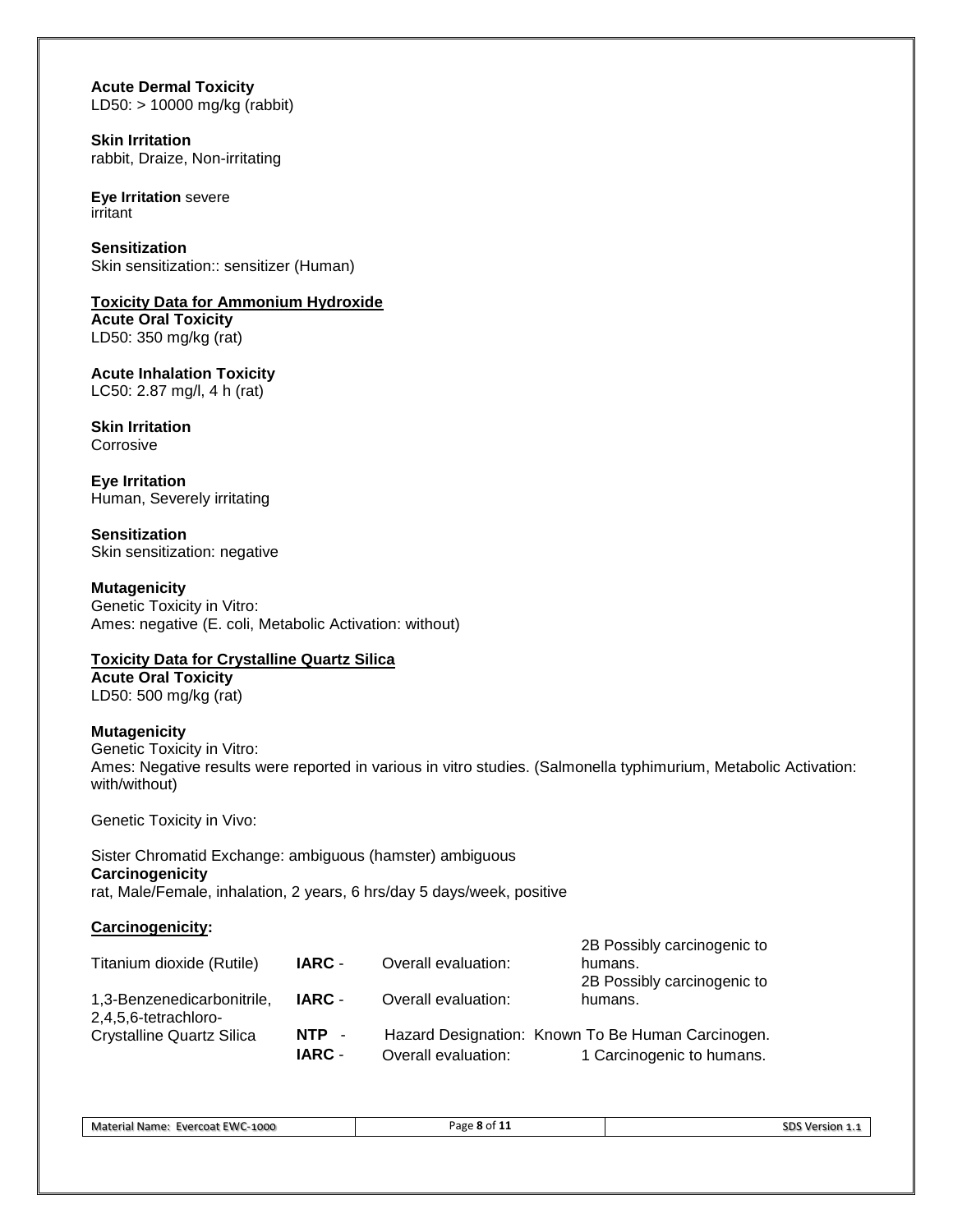# **SECTION 12. ECOLOGICAL INFORMATION**

No data available for this product.

# **Ecological Data for Titanium dioxide (Rutile)**

**Acute and Prolonged Toxicity to Fish** LC0: > 1,000 mg/l (Golden orfe (Leuciscus idus), 48 h)

# **Acute Toxicity to Aquatic Invertebrates**

EC0: > 3 mg/l (Water flea (Daphnia magna))

# **Toxicity to Microorganisms**

EC0: > 10,000 mg/l, (Pseudomonas fluorescens, 24 h)

# **Ecological Data for 1,3-Benzenedicarbonitrile, 2,4,5,6-tetrachloro-**

**Acute and Prolonged Toxicity to Fish** LC50: 0.049 mg/l (Other fish)

LC50: 0.076 mg/l (Rainbow (Donaldson)Trout (Oncorhynchus mykiss), 96 h)

# **Acute Toxicity to Aquatic Invertebrates**

EC50: 0.2 mg/l (Water flea (Daphnia magna))

# **Ecological Data for Ammonium Hydroxide**

**Additional Ecotoxicological Remarks**

No data available for this component.

# **SECTION 13. DISPOSAL CONSIDERATIONS**

# **Waste Disposal Method**

Waste disposal should be in accordance with existing federal, state and local environmental control laws.

# **Container Precautions**

Recondition or dispose of empty container in accordance with governmental regulations. Do not reuse empty container without proper cleaning.

# **SECTION 14. TRANSPORT INFORMATION**

Non-Regulated

# **SECTION 15. REGULATORY INFORMATION**

# **United States Federal Regulations**

**US. Toxic Substances Control Act:** Listed on the TSCA Inventory.

# **US. EPA CERCLA Hazardous Substances (40 CFR 302) Components:**

None

# **SARA Section 311/312 Hazard Categories:**

Acute Health Hazard Chronic Health Hazard

**US. EPA Emergency Planning and Community Right-To-Know Act (EPCRA) SARA Title III Section 302 Extremely Hazardous Substance (40 CFR 355, Appendix A) Components:** None

| Material Name: Evercoat EWC-1000 | Page 9 of 11 | SDS Version 1.1 |
|----------------------------------|--------------|-----------------|
|----------------------------------|--------------|-----------------|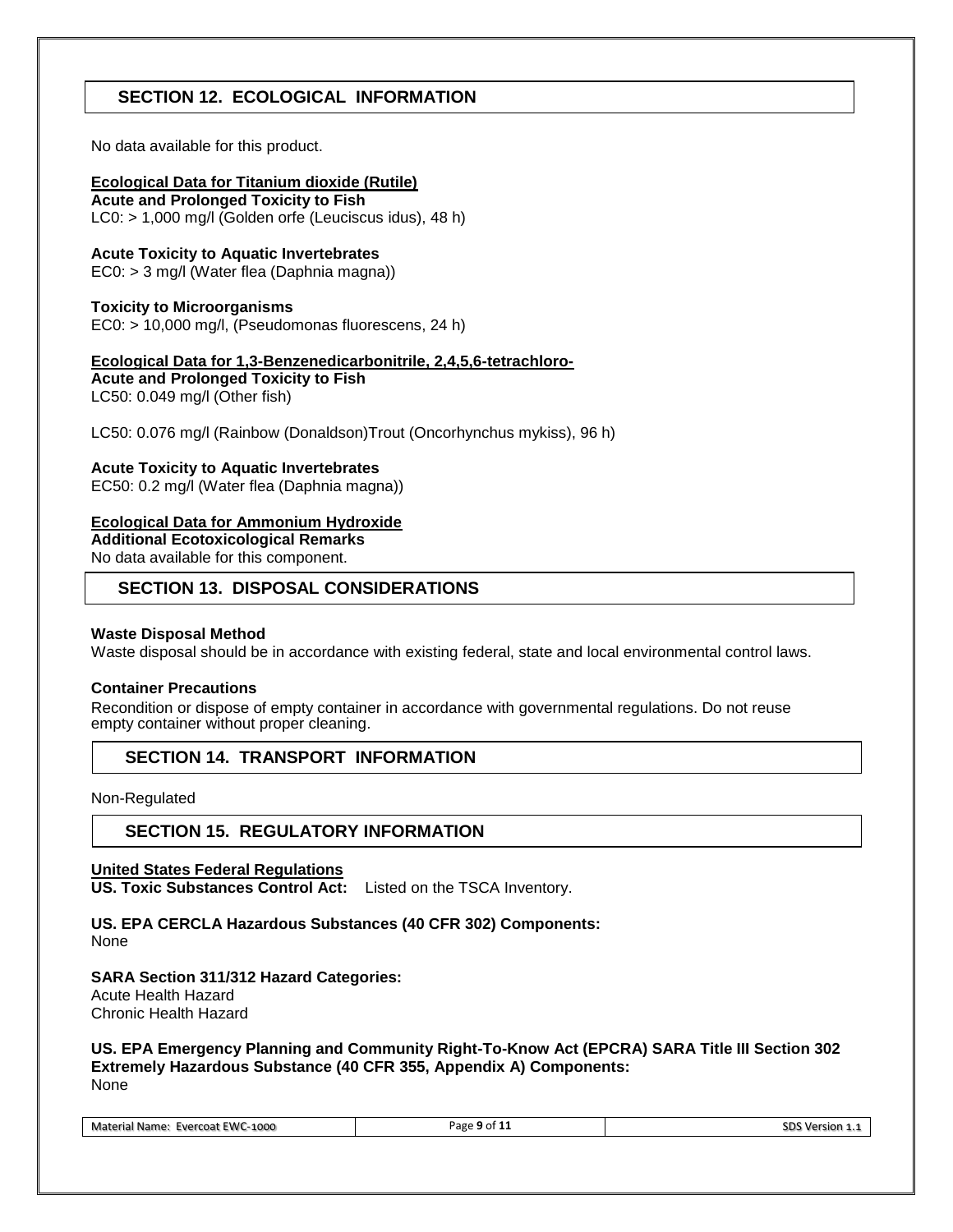#### **US. EPA Emergency Planning and Community Right-To-Know Act (EPCRA) SARA Title III Section 313 Toxic Chemicals (40 CFR 372.65) - Supplier Notification Required Components:**

1,3-Benzenedicarbonitrile, 2,4,5,6-tetrachloro-

# **US. EPA Resource Conservation and Recovery Act (RCRA) Composite List of Hazardous Wastes and Appendix VIII Hazardous Constituents (40 CFR 261):**

Under RCRA, it is the responsibility of the person who generates a solid waste, as defined in 40 CFR 261.2, to determine if that waste is a hazardous waste.

# **State Right-To-Know Information**

The following chemicals are specifically listed by individual states; other product specific health and safety data in other sections of the SDS may also be applicable for state requirements. For details on your regulatory requirements you should contact the appropriate agency in your state.

| Massachusetts, New Jersey or Pennsylvania Right to Know Substance Lists: |                                                 |            |  |
|--------------------------------------------------------------------------|-------------------------------------------------|------------|--|
| <b>Weight percent</b>                                                    | <b>Components</b>                               | CAS-No.    |  |
| $>=1\%$                                                                  | Water                                           | 7732-18-5  |  |
| $>=1%$                                                                   | Acrylic Polymer                                 |            |  |
| $20 - 30\%$                                                              | Limestone                                       | 1317-65-3  |  |
| $10 - 20%$                                                               | Aluminum hydroxide                              | 21645-51-2 |  |
| $5 - 10\%$                                                               | Titanium dioxide (Rutile)                       | 13463-67-7 |  |
| $0.1 - 1\%$                                                              | 1,3-Benzenedicarbonitrile, 2,4,5,6-tetrachloro- | 1897-45-6  |  |
| $0.1 - 1\%$                                                              | <b>Crystalline Quartz Silica</b>                | 14808-60-7 |  |

# **New Jersey Environmental Hazardous Substances List and/or New Jersey RTK Special Hazardous Substances Lists:**

| <b>Weight percent</b> | <b>Components</b>                               | CAS-No.    |
|-----------------------|-------------------------------------------------|------------|
| $0.1 - 1\%$           | Zinc Oxide                                      | 1314-13-2  |
| $0.1 - 1\%$           | 1,3-Benzenedicarbonitrile, 2,4,5,6-tetrachloro- | 1897-45-6  |
| $0.1 - 1\%$           | Ammonium Hydroxide                              | 1336-21-6  |
| $0.1 - 1\%$           | Crystalline Quartz Silica                       | 14808-60-7 |

# **Massachusetts Right to Know Extraordinarily Hazardous Substance List:**

| Weight percent | <b>Components</b>                               | <b>CAS-No.</b> |
|----------------|-------------------------------------------------|----------------|
| $0.1 - 1\%$    | 1.3-Benzenedicarbonitrile, 2.4.5.6-tetrachloro- | 1897-45-6      |
| $0.1 - 1\%$    | Crystalline Quartz Silica                       | 14808-60-7     |
| $1 - 5$ ppm    | Cadmium                                         | 7440-43-9      |

# **California Prop. 65:**

Warning! This product contains chemical(s) known to the State of California to be Carcinogenic. Developmental toxin. Female reproductive toxin. Male reproductive toxin.

| <b>Weight percent</b> | <b>Components</b>                               | CAS-No.    |
|-----------------------|-------------------------------------------------|------------|
| $5\,5 - 10\%$         | Titanium dioxide (Rutile)                       | 13463-67-7 |
| $0.1 - 1\%$           | 1,3-Benzenedicarbonitrile, 2,4,5,6-tetrachloro- | 1897-45-6  |
| $0.1 - 1\%$           | Crystalline Quartz Silica                       | 14808-60-7 |
| 1 1 - 5 ppm           | Cadmium                                         | 7440-43-9  |
| $5\;5$ - 10 ppm       | Lead                                            | 7439-92-1  |
| 10 - 15 ppb           | Hexachlorobenzene                               | 118-74-1   |

Based on information provided by our suppliers, this product is considered "DRC Conflict Free" as defined by the SEC Conflict Minerals Final Rule (Release No. 34-67716; File No. S7-40-10; Date: 2012-08-22).

| Evercoat EWC-1000<br>Material Name. | $10$ of $1$ .<br>Page | sior'<br>. |
|-------------------------------------|-----------------------|------------|
|-------------------------------------|-----------------------|------------|